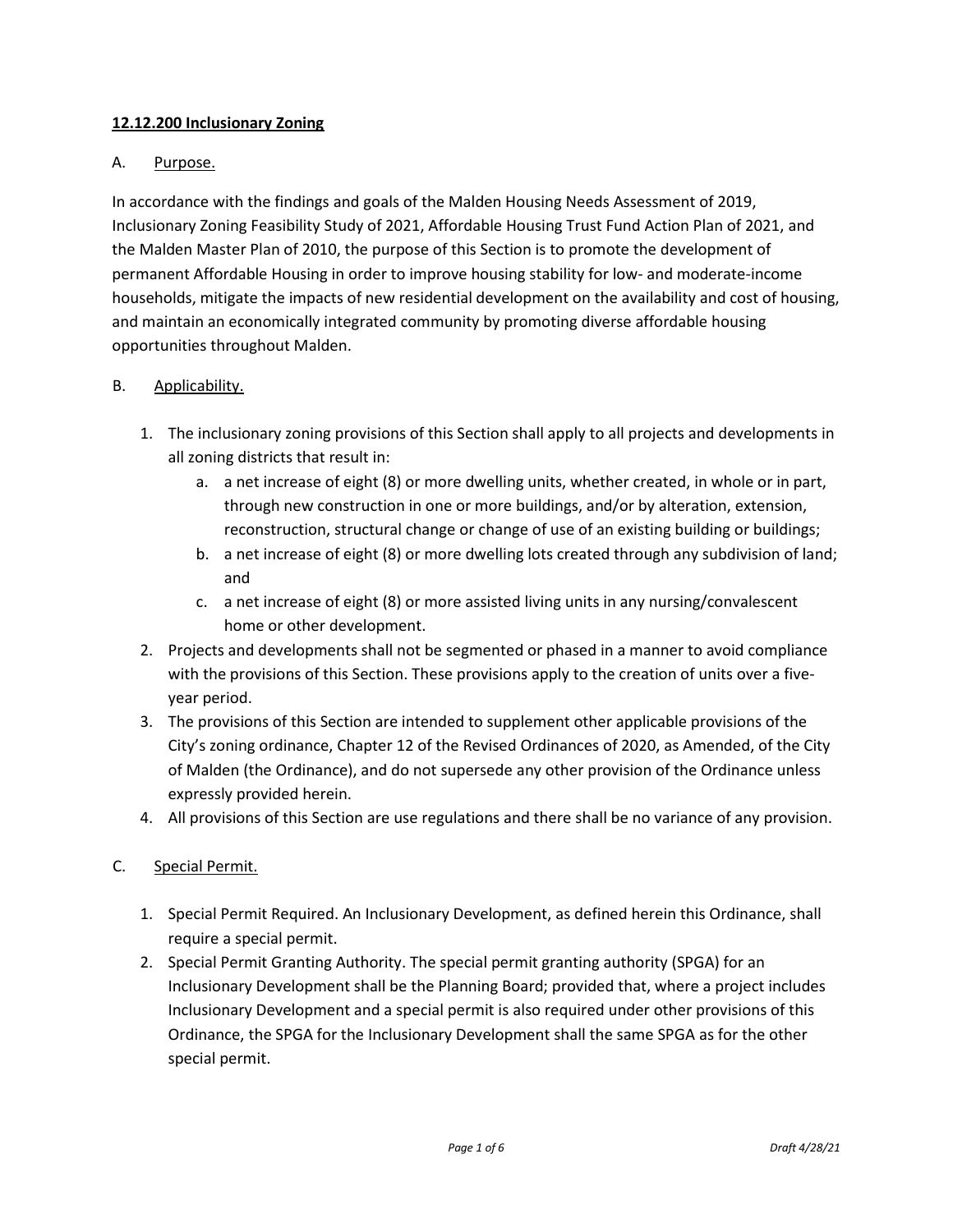- 3. Required Findings. A special permit may be granted only if the SPGA finds the proposal complies with the requirements of this Section; and provided that the proposal complies with other applicable provisions of this Ordinance.
- D. Mandatory Provision of Affordable Housing Units. An Inclusionary Development shall provide a minimum of fifteen (15) percent of the total number of dwelling units as Affordable Housing Units, provided that, the total number used for this calculation shall exclude any units allowed under the Incentives provisions of this Section.
- E. Incentives. To facilitate the objectives of this Section, an Inclusionary Development shall comply with all applicable dimensional controls and parking requirements of the Ordinance, except for requirements regarding density and number of parking spaces and only as stated in the following incentive provisions:
	- 1. Density Bonus. For every required Affordable Housing Unit in an Inclusionary Development, the developer may build one (1) additional dwelling unit in the development, regardless of the density requirement of the Ordinance for the additional unit or units. Except for the density requirement, all other dimensional controls of this Ordinance shall apply to an Inclusionary Development.
	- 2. Parking Adjustment. For any Affordable Housing Units in an Inclusionary Development, the minimum number of on-site parking spaces shall be one (1) parking space per unit.
- F. Development Standards. An Inclusionary Development shall comply with the following Development Standards:
	- 1. Ratio of Rental- to Owner-Occupied Affordable Housing Units. The ratio of rental- to owneroccupied Affordable Housing Units within the Inclusionary Development shall be the same as the ratio of rental- to owner-occupied market-rate units;
	- 2. Mix of Affordable Housing Units. The bedroom mix of Affordable Housing Units within the Inclusionary Development shall be proportionally equal to the bedroom mix of market-rate units, i.e., studios, one-bedroom, two-bedroom, and/or three-bedroom units;
	- 3. Siting of Affordable Housing Units. Affordable Housing Units shall be sited within the Inclusionary Development so as not to be in less desirable locations than market-rate units, shall be distributed evenly throughout the project, and shall be, on average, no less accessible to building features and public amenities, such as open space, parking, laundry facilities, access/egress, as market-rate units;
	- 4. Design and Construction Standards. Affordable Housing Units within an Inclusionary Development shall be compatible in design, appearance, construction, and quality of materials with market-rate units. Interior features and mechanical systems of Affordable Housing Units shall conform to the same specifications as applicable to market-rate units; and
	- 5. Timing of Construction. Affordable Housing Units within the Inclusionary Development shall be developed and completed coincident to the development and completion of market-rate units.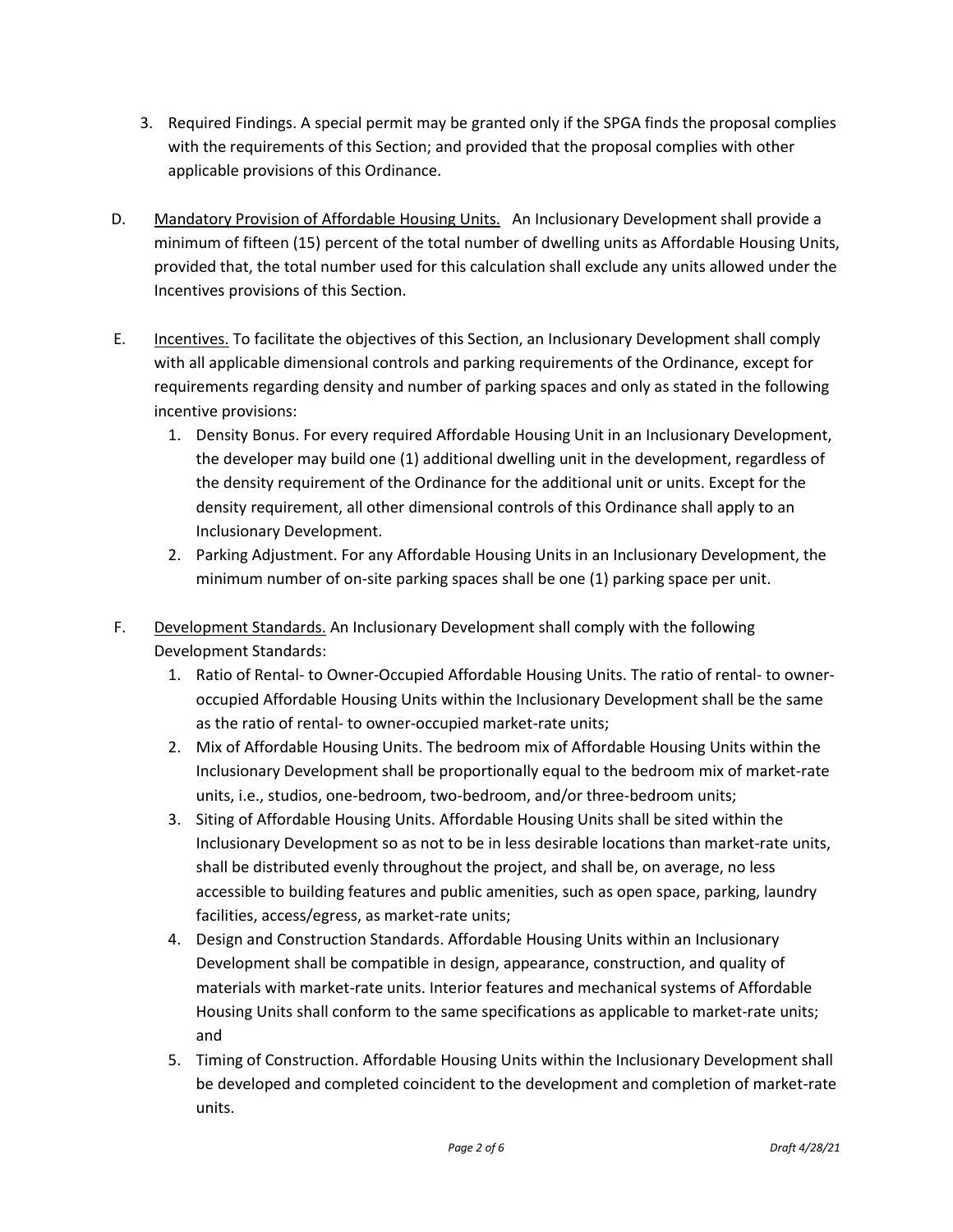- G. Alternative Methods of Compliance.
	- 1. Off-Site Location. It is intended that Affordable Housing Units be included on the project site of an Inclusionary Development, however, the SPGA may approve of the provision of Affordable Housing Units in an off-site location in order to meet the requirements of this Section, only in conformance with the following requirements:
		- a. Affordable Housing Units shall comply with all requirements of this Section including all Development Standards;
		- b. Affordable Housing Units shall be located in the same neighborhood as the Inclusionary Development; and
		- c. The SPGA must find that the provision of off-site units is in the interest of the common good and does not conflict with the intent of this Section or any other provisions of this Ordinance.
	- 2. In-Lieu Payment. A developer may make a one-time cash payment to the Affordable Housing Trust Fund of three hundred thousand dollars (\$300,000) per required Affordable Housing Unit in lieu of providing the required Affordable Housing Units. This fee shall be adjusted for inflation annually based on the change in the Consumer Price Index for All Urban Consumers (CPI-U) Housing Index for the Boston-Cambridge-Newton, MA-NH area or any successor index. The City of Malden shall update and publish the adjusted fee-in-lieu annually beginning on July 1, 2022.
	- 3. Fractional Units. Where the required number of Affordable Housing Units results in a fraction of a unit, the required number shall be rounded down to the nearest whole number and the difference shall be realized as a cash payment made to the Affordable Housing Trust Fund equal to the fractional unit multiplied by three hundred thousand dollars (\$300,000).
	- 4. Conveyance of Land and/or Buildings. The conveyance of land and/or buildings in lieu of providing Affordable Housing Units shall not be accepted as an alternative form of compliance.
- H. Household Eligibility. An Inclusionary Development shall comply with the following regulations:
	- 1. Rental. For Inclusionary Developments with rental Affordable Housing Units, all required Affordable Housing Units shall be reserved for households earning income up to fifty percent (50%) of the median income of the Boston-Cambridge-Quincy, MA-NH HUD Metro FMR Area published annually by the U.S. Department of Housing and Urban Development. Additional Affordable Housing Units beyond the required fifteen percent (15%) shall be reserved for households earning up to eighty percent (80%) of the median income of the Boston-Cambridge-Quincy, MA-NH HUD Metro FMR Area published annually by the U.S. Department of Housing and Urban Development.
	- 2. Homeownership. For Inclusionary Developments with homeownership Affordable Housing Units, all required Affordable Housing Units shall be reserved for households earning income of fifty-one percent (51%) to eighty percent (80%) of the median income of the Boston-Cambridge-Quincy, MA-NH HUD Metro FMR Area published annually by the U.S. Department of Housing and Urban Development. Additional Affordable Housing Units beyond the required fifteen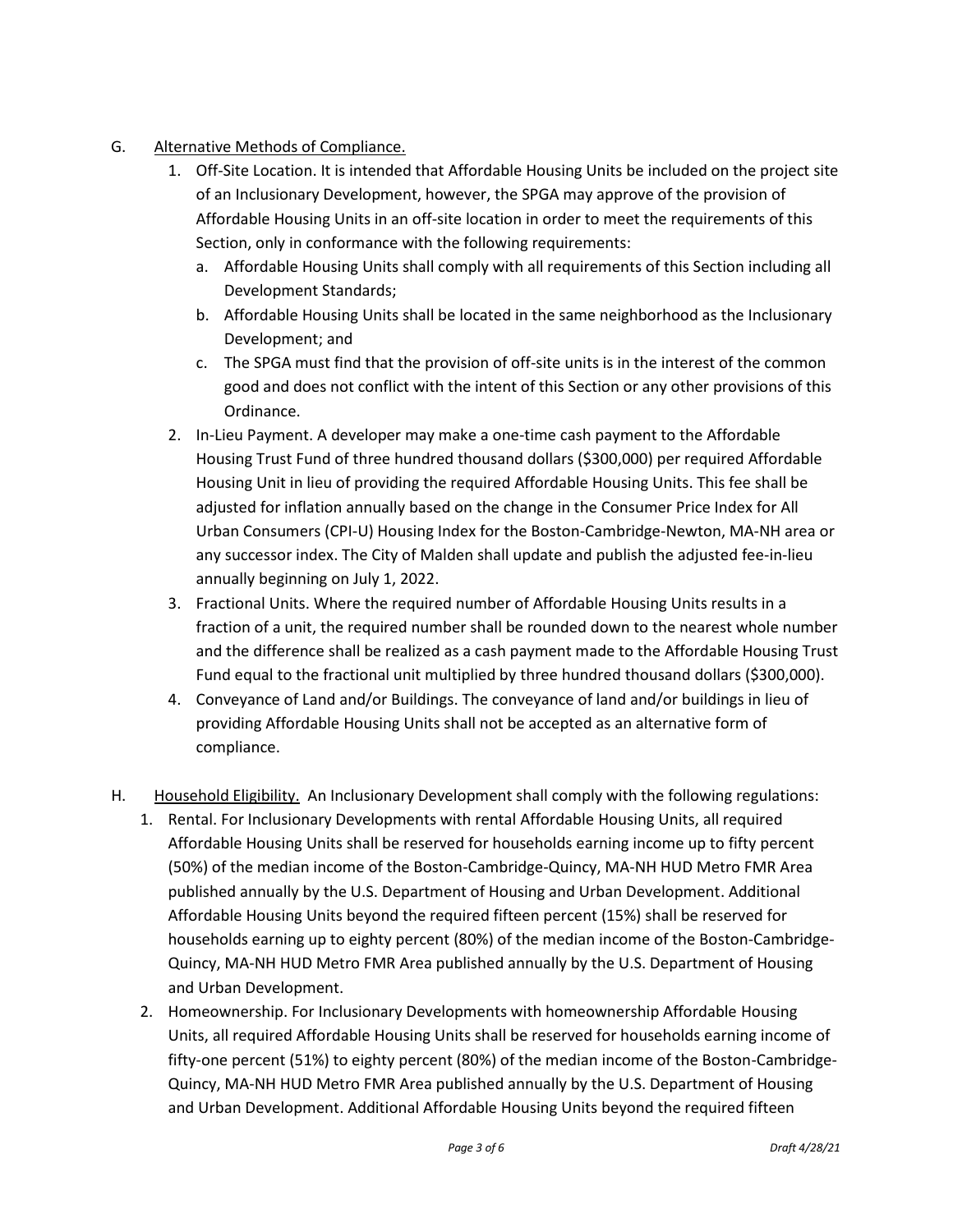percent (15%) shall be reserved for households earning up to one hundred percent (100%) of the median income of the Boston-Cambridge-Quincy, MA-NH HUD Metro FMR Area published annually by the U.S. Department of Housing and Urban Development.

- 3. Local Preference. To the maximum extent permitted by law, including the regulations of the Department of Housing and Community Development or any successor agency, any special permit granted hereunder shall include a condition that a preference for Malden residents shall be included as part of the lottery and marketing plan for the Affordable Housing Units.
- I. Affordability. An Inclusionary Development shall comply with the following regulations:
	- 1. Rental. For Affordable Housing Units, payment of housing and related costs (including utility costs for heat, electricity, water, and hot-water, and including access to all amenities that are typically offered to a tenant in the building, such as parking, access to an onsite gymnasium, and other such amenities) shall be set at a level not to exceed thirty percent (30%) of annual gross income for the renting household.
	- 2. Homeownership. For homeownership Affordable Housing Units, the maximum sales price for initial purchase and subsequent sales shall be set at a level such that housing related costs (including utility costs for heat, electricity, water, and hot-water, mortgage payments, insurance, real estate taxes, and condominium fees) do not exceed thirty percent (30%) of the purchasing household's annual gross income.
	- 3. Preservation of Affordability. Affordable Housing Units required by and provided under the provisions of this ordinance shall remain affordable to the designated income group in perpetuity, or for as long as legally permissible. Sales prices, resale prices, initial rents, and rent increases for the Affordable Housing Units shall be restricted by legally permissible instruments such as, but not limited to, deed covenants or restrictions, contractual agreements, or land trust arrangements, to ensure long-term affordability and compliance with this Ordinance.
	- 4. Right of First Refusal. The developer of an affordable homeownership unit developed as a result of this ordinance shall agree to execute a deed rider consistent with model riders prepared by Department of Housing and Community Development, granting, among other things, the Affordable Housing Trust Fund's right of first refusal to purchase the property at the point of original sale or any subsequent resale in the event that a qualified purchaser cannot be located, or in the event of a foreclosure on the property.
- J. Administration.
	- 1. Submission requirements. In addition to any other Submission Requirements of this Ordinance or the SPGA, an applicant for an Inclusionary Development shall submit the following with its application for a special permit:
		- a. Narrative that describes compliance with the Development Standards of this Section.
		- b. Narrative that identifies any proposed Alternative Methods of Compliance, including the reasons for the request and supporting documentation.
		- c. Lottery Plan for Affordable Units that includes Local Preference required by this Section.
		- d. Marketing Plan for Affordable Units that includes Local Preference required by this Section.
		- e. Draft legal instruments that describe Preservation of Affordability required by this Section.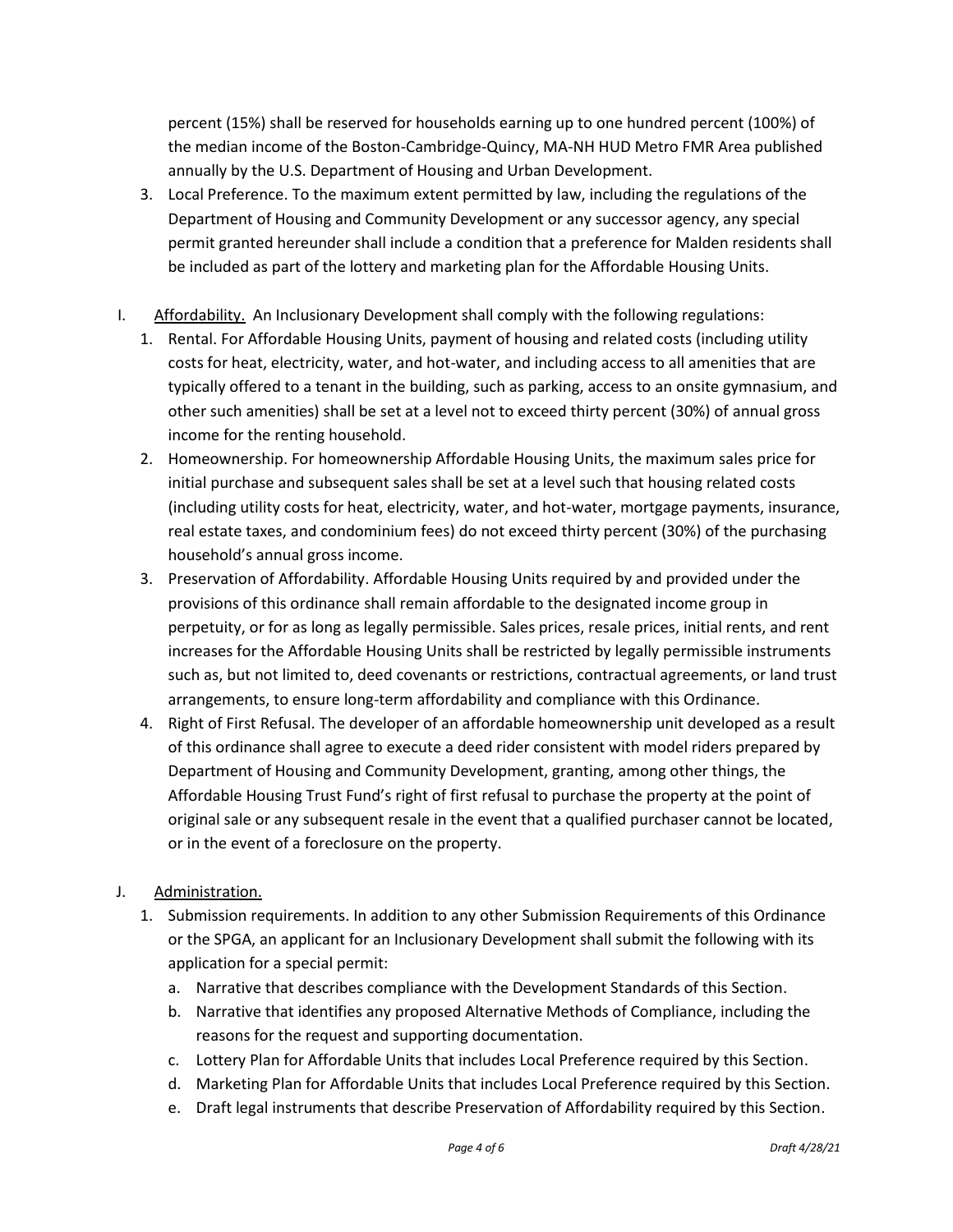- 2. Outside Consultants. The SPGA may hire and employ an outside consultant to assist the SPGA in its review of the application, any study and supporting documentation submitted in conjunction with a petition for a special permit, including conducting a peer review and analysis of any study or documentation, and the fees for the employment of said consultant shall be reasonable and paid to the City by the petitioner or applicant in advance of the consultant services being performed, and in accordance with M.G.L. c. 44, Section 53G.
- 3. Occupancy Permit. Notwithstanding any other provisions of this Ordinance or local, state or federal law, no occupancy permit for an Inclusionary Development shall be issued, in whole or in part, until all Affordable Units are created and the legal instruments that ensure Preservation of Affordability are recorded.
- 4. The developer/owner of an Inclusionary Development shall provide the City with required information to submit the application to the DHCD for inclusion of the Affordable Housing Units on the City's SHI before the issuance of the certificates of occupancy for the Affordable Housing Units.
- K. Relationship to SHI. The Affordable Housing Units shall qualify as local action units in compliance with the provisions of 760 CMR for inclusion on the Subsidized Housing Inventory (SHI) or any successor inventory. Failure to gain approval to maintain compliance with the criteria for inclusion on the SHI, or removal of an Affordable Housing Unit from the SHI for any reason, shall be deemed to be noncompliance with this Ordinance.
- L. Compliance and Monitoring.
	- 1. Rental. Developers/owners of Inclusionary Developments with rental Affordable Housing Units shall be required to submit to the City of Malden an annual statement of rent level, rental income, verification of tenant income, and any other information necessary to confirm compliance with the requirements of this ordinance.
	- 2. Homeownership. If the owner shall desire to sell, dispose of, or otherwise convey a homeownership Affordable Housing Unit, the owner shall notify the City of Malden prior to listing the property for-sale to ensure compliance with the requirements of this ordinance.
	- 3. The City of Malden shall have the authority to develop standards and procedures appropriate to and consistent with the compliance and monitoring provisions of this Section.
- M. Needs Assessment Review. The City of Malden, in cooperation with the Affordable Housing Trust Fund, shall undertake a housing market assessment and financial feasibility analysis to determine the suitability and performance of the provisions of this ordinance for potential revision and improvement not less than every five (5) years from the date of enactment of this ordinance. Upon completing its assessment the City of Malden shall recommend to the City Council any amendments to this ordinance deemed necessary to improve the means of providing Affordable Housing Units in the city.